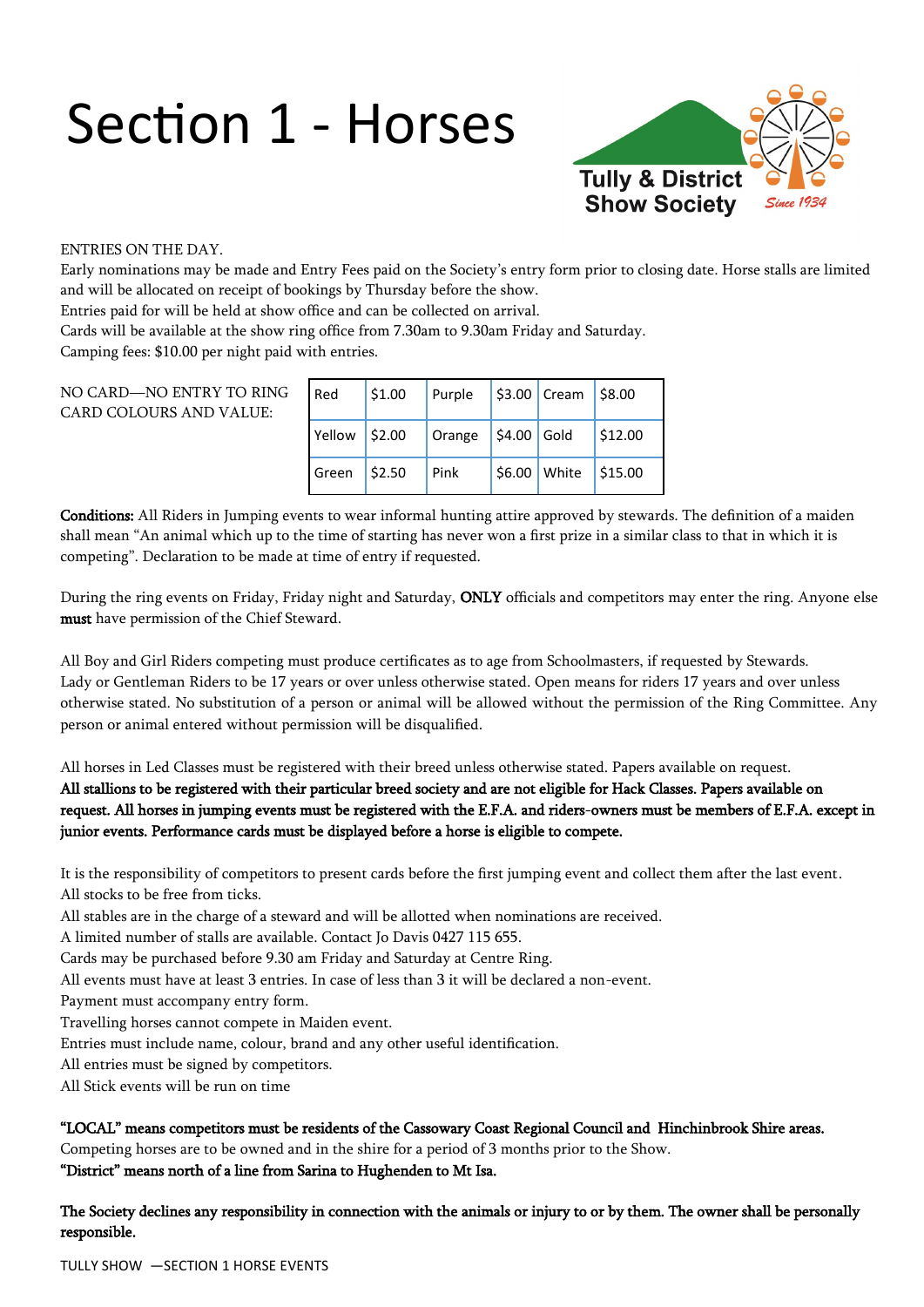# Section 1 Horses

RING STEWARD: Ms Joanne Davis Ph. 0427 115 655 Email: tyjo@bigpond.net.au

#### **FRIDAY No. 1 RING Events commence at 8.30am. EVENTS 1 - 9**

#### 1. **Registered Welsh Ponies (Pure or part Welsh)**

- a. Mare or Filly
- b. Stallion or Colt
- c. Gelding

**Champion and Reserve Champion - Sash.**

#### **2. Registered Riding Ponies**

- a. Mare or Filly
- b. Stallion or Colt
- c. Gelding

**Champion and Reserve Champion - Sash.**

#### **3. Any other Registered Breed Pony under 14hh**

- a. Mare or Filly
- b. Stallion or Colt
- c. Gelding

#### **Champion and Reserve Champion - Sash.**

#### **4. Unregistered Breed Pony under 14hh**

- a. Mare or Filly
- b. Stallion or Colt
- c. Gelding

**Champion and Reserve Champion - Sash.**

#### **5. Registered Thoroughbred**

- a. Mare or Filly
- b. Stallion or Colt
- c. Gelding

#### **Champion and Reserve Champion - Sash.**

#### **6. Registered Quarter Horse**

- a. Mare or Filly
- b. Stallion or Colt
- c. Gelding

**Champion and Reserve Champion - Sash.** 

#### 7. **Registered Australian Stock horse**

- a. Mare or Filly
- b. Stallion or Colt
- c. Gelding

#### **Champion and Reserve Champion - Sash.**

#### 8**. Registered Horse Breed not before mentioned**

- a. Mare or Filly
- b. Stallion or colt
- c. Gelding

**Champion and Reserve Champion: Sash.**

#### 9. **Unregistered Horse over 14hh**

- a. Mare or Filly
- b. Stallion or Colt
- c. Gelding

**Champion and Reserve Champion: - Sash. SUPREME LED EXHIBIT -** (All registered Champions eligible) **- Sash & Garland Sponsored by Boutique Maree**



| <b>For Events</b> | $1 - 9$ |  |  |
|-------------------|---------|--|--|
| <b>Entry Fee</b>  | \$2.50  |  |  |
| <b>Prizes:</b>    |         |  |  |
| First             | \$25.00 |  |  |
| Second            | \$12.00 |  |  |
| Third             | \$8.00  |  |  |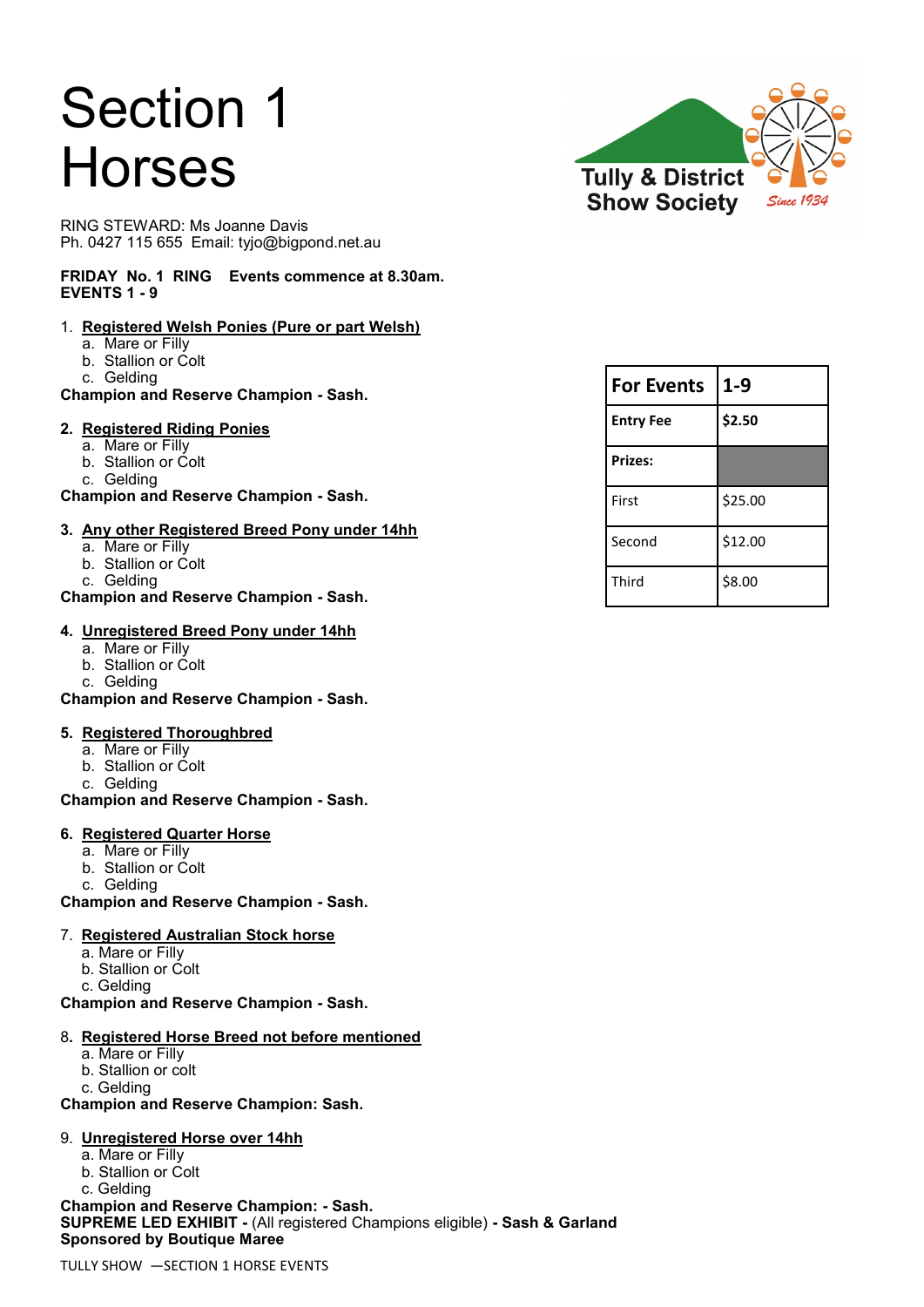|                                                       | <b>HORSES - SECTION 1</b>     | <b>For Events</b> | $10-14$ |
|-------------------------------------------------------|-------------------------------|-------------------|---------|
|                                                       | <b>Breeds Under Saddle</b>    | <b>Entry Fee</b>  | \$3.00  |
| No. Event                                             |                               | <b>Prizes:</b>    |         |
| 10.                                                   | <b>Registered Riding Pony</b> |                   |         |
| <b>Registered Saddle Pony</b><br>11.                  |                               |                   |         |
| Registered Welsh Pony<br>12.                          |                               | First             | \$30.00 |
| 13.<br>Throughbreed                                   |                               |                   |         |
| 14.                                                   | <b>Australian Stock Horse</b> | Second            | \$15.00 |
| 14A.                                                  | Quarter Horse                 |                   |         |
| Champion & Reserve Champion Breed Under Saddle - Sash |                               | Thrird            | \$8.00  |

## FRIDAY No. 2 RING

Show jumping starts 9.30 am

|              |                                                                                                              |                  |                  | Prize               |                     |                     |                   |
|--------------|--------------------------------------------------------------------------------------------------------------|------------------|------------------|---------------------|---------------------|---------------------|-------------------|
| 15A.<br>15B. | 12&U 60cm Article 238.2.2 (AM5<br>Open 60cm Article 238.2.2 (AM5)<br>(to be run in conjunction with 15a)     | <b>Entry Fee</b> | \$2.50<br>\$2.50 | 1st<br>\$25<br>\$25 | 2nd<br>\$15<br>\$15 | 3rd<br>\$10<br>\$10 | 4th<br>\$5<br>\$5 |
| 16A.<br>16B. | 13&over 80cm Article 238.2.2 (AM5)<br>Open 80cm Article 238.2.2 (AM5)<br>(to be run in conjunction with 16a) |                  | \$6<br>\$2.50    | \$60<br>\$25        | \$30<br>\$15        | \$20<br>\$10        | \$10<br>\$5       |
| 17.<br>18.   | 110cm U40pts Article 238.2.2 (AM5)<br>Grand Prix 120cm over 16pts<br>(Article 273.3.3.1;4.3; 2.2)            |                  | \$10<br>\$12     | \$200<br>\$250      | \$100<br>\$150      | \$60<br>\$100       | \$30<br>\$50      |
| 19.<br>20.   | District Top Score U40pts Max Height 120cm<br>(Article 270)<br>105cm U16pts Article 238.2.2 (AM5)            |                  | \$<br>8<br>\$15  | \$100<br>\$300      | \$70<br>\$200       | \$50<br>\$100       | \$20<br>\$50      |
| 21.          | Open Puissance starting height max 120cm<br><b>Sponsored by Brays Harvesting</b>                             |                  | \$15             | \$300               | \$200               | \$100               | \$50              |
|              | <b>Commencing 7pm</b>                                                                                        |                  |                  |                     |                     |                     |                   |
| 22.          | <b>Basil &amp; Peter Dore Memorial Junior 6 Bar</b><br>(Article 262.3)                                       |                  | \$6              | \$70                | \$40                | \$30                | \$10              |
|              | 23. Open 6 Bar (Article 262.3)<br><b>Sponsored by Brays Harvesting</b>                                       |                  | \$10             | \$200               | \$100               | \$50                | \$25              |

| Friday |
|--------|
|--------|

**Sports Horse Events will begin at 10.30am—events to be determined closer to the show.**

#### **No. Event 24- 31 in age groups**

- a. 7 years & under
- b. 8 years to 10 years
- c. 11 years to 13 years
- d. 14 years to 16 years
- e. 17 years & over

**Riders and Spectators are asked to compile with the following rules** 

- **Riders must enter and exit via nominated gates.**
- **No spectators in the ring with the exception of** 
	- **Riders with more than 1 horse may have a handler in the ring during their event**

**Event 24-31 24-31**

**Entry**  $\vert$ \$2.00

First  $\vert$ \$20

**Second** \$10

 $\frac{1}{56}$ 

- **Junior riders who require handler**
- **Social Distance at all times**